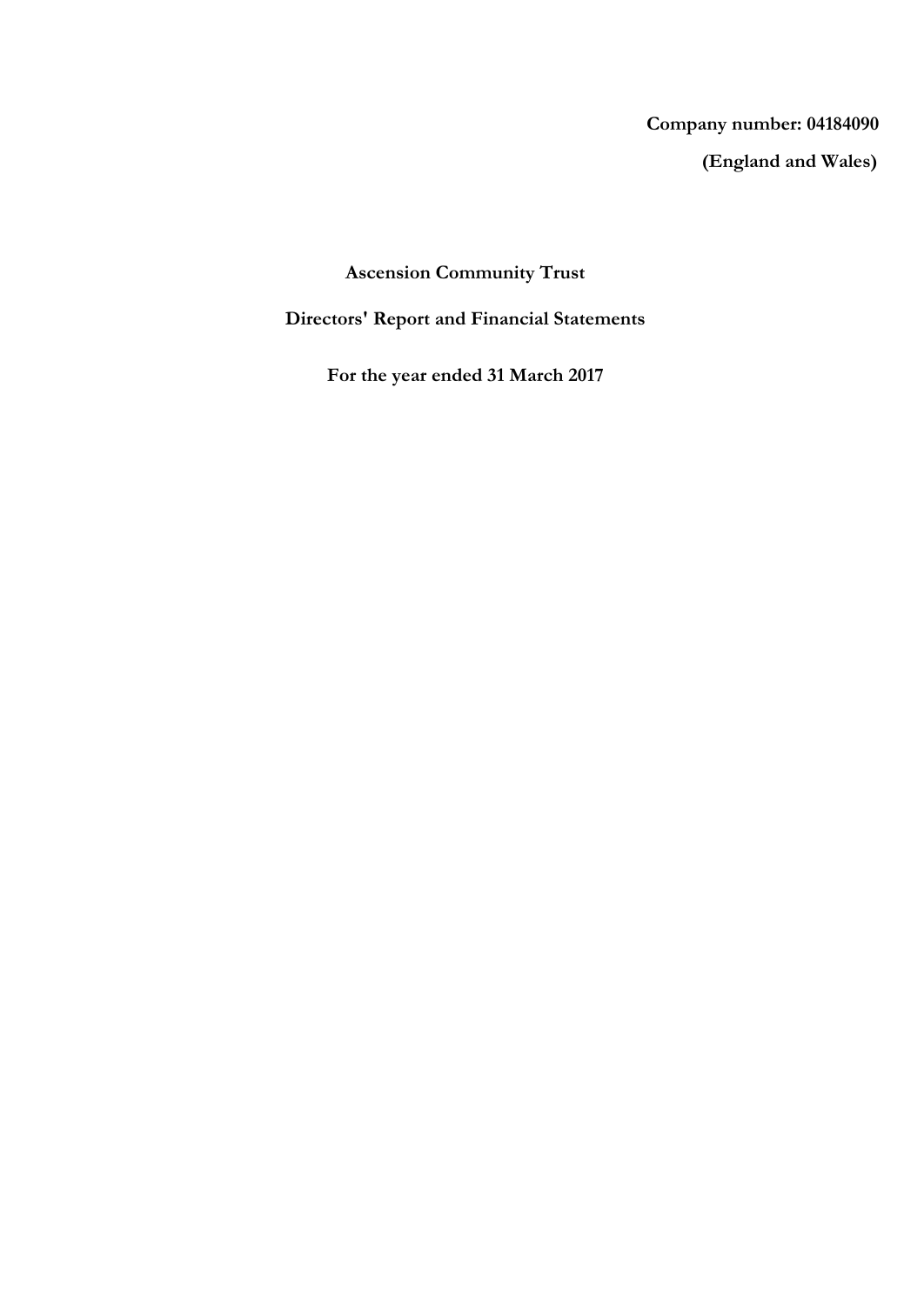## **For the year ended 31 March 2017 Ascension Community Trust Contents Page**

| Report of the Trustees                        | $1 \text{ to } 8$   |
|-----------------------------------------------|---------------------|
| Independent Examiner's Report to the Trustees | 9                   |
| <b>Statement of Financial Activities</b>      | 10                  |
| <b>Statement of Financial Position</b>        | 11                  |
| Notes to the Financial Statements             | $12 \text{ to } 16$ |
| Detailed Statement of Financial Activities    | 17                  |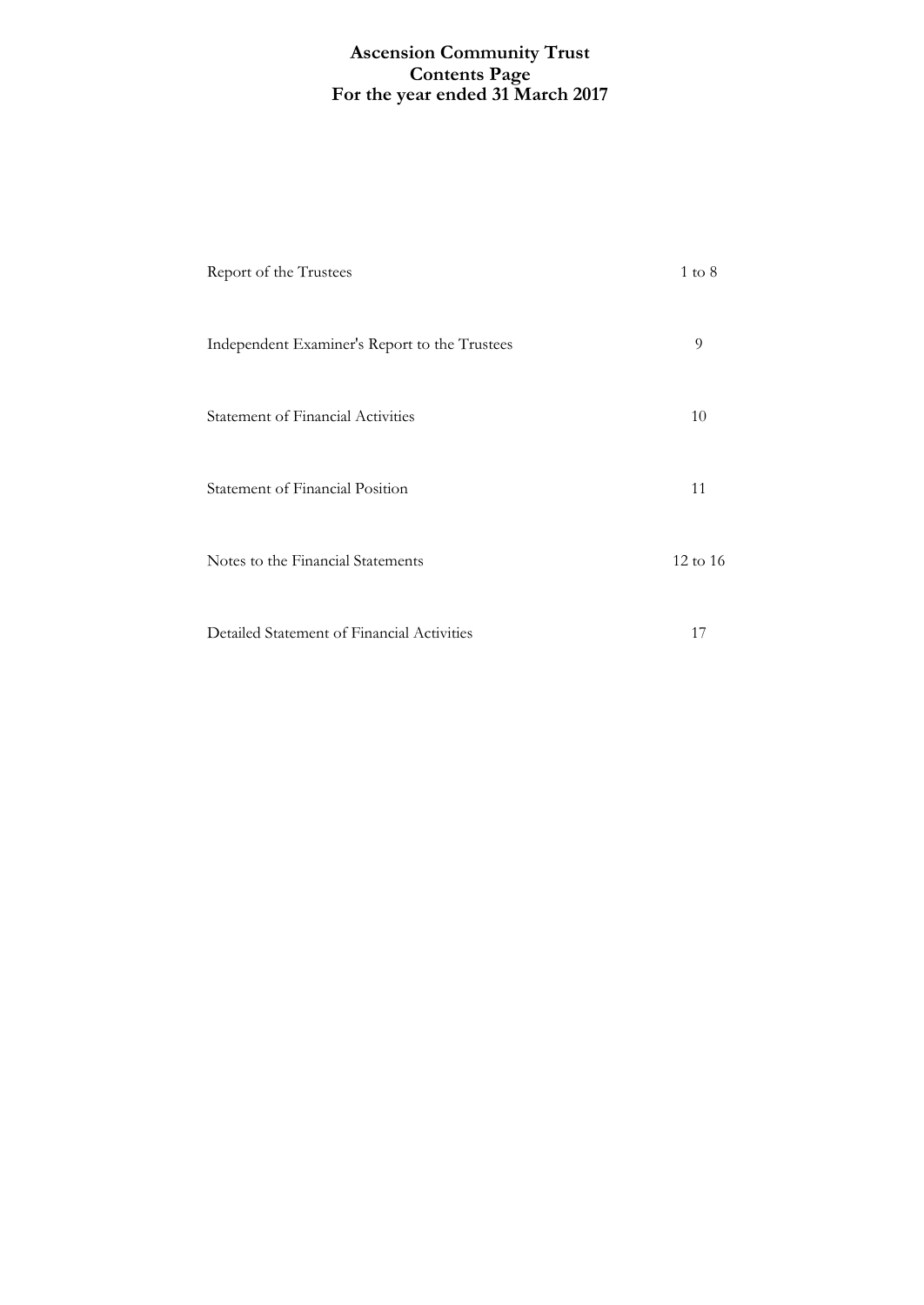The Trustees, who are also directors for the purposes of company law, have pleasure in presenting their report and the financial statements for the charitable company for the year ended 31 March 2017. The Trustees have adopted the provisions of Accounting and Reporting by Charities: Statement of Recommended Practice applicable to charities preparing their accounts in accordance with the Financial Reporting Standard applicable in the UK and the Republic of Ireland (FRS 102) (effective 1 January 2015).

### **OBJECTIVES AND ACTIVITIES**

### **Objectives and aims**

The trustees have considered the Charity Commision's guidance on public benefit, including the guidance 'public benefit: running a charity (PB2)'.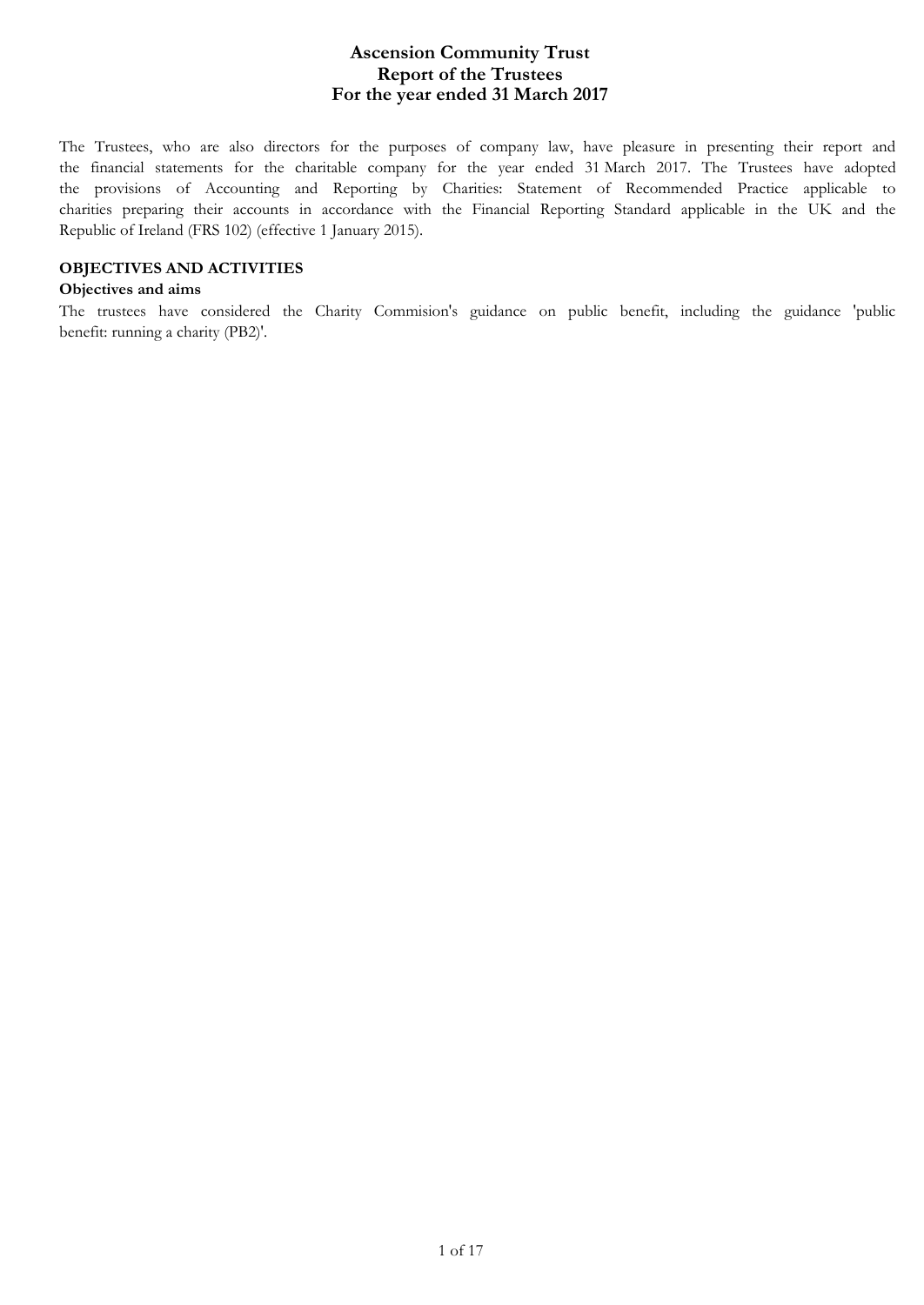### **ACHIEVEMENTS AND PERFORMANCE Significant activities**

2016/17 has seen ACT contiue to deliver much needed community support to a wide variety of people within the Custom House and Canning Town area. ACT has continued to flourish as a community anchor organisation, used by a healthy cross section of the community and widely acknowledged and supported. The organisation acts as an important catalyst for community activity, cohesion and development in the London Borough of Newham. The work of the organisation centres on the community hubs of Ascension Church Centre and The Garden Community Cafe.

In what continues to be a tough economic climate, ACT made a small financial profit of  $\ell$ 2,610 over the course of the financial year. During 2016/17 we have managed to secure continuation funding for our elders project and Garden Cafe Project.

Project Updates

Whilst we are appreciative of the support from the local authority, in the form of small grants for celebration projects and those for short term projects, we continue to rely on our third sector funding largely from charitable trusts and of course from trading income. The impact of council budget cuts continue to rise and there is an increased requirement for organisations such as ACT, which seeks to respond to the developing needs of the whole community in Custom House and Canning Town. Whilst we have been able to secure continuation funding(in the short term) for some of our projects, we are needing to work hard to ensure that future funding streams are investigated to ensure the great work of ACT can continue.

The environment for families, young people, elders and those with mental health issues is a tough and sometimes harsh one. As ever, we are grateful to the dedication of our staff, volunteers and trustees, without which ACT would not survive. We continue to be amazed at the high level of commitment from all our stakeholders in yearning for lives of local people, particuularly those on the margins, be transformed.

The Garden Cafe continues to offer a place of welcome and hospitality to all members of our community. In a society where some people are forgotten and ignored, the Cafe has sought to invest in these individuals lives. We continue to support the emotional development and increase in skills for people through working one to one on tailoring projects to best suit individual needs. We have witnessed a real difference in people as we establish and develop lasting relationships. Our focus is on the long term impact of lives of the people we encounter. We were able to continue with many of our projects including support for job seekers, art recovery, volunteering and work experience opportunities fo young people (particularly for those with learning difficulties). Our youth and children's work is an invaluable aspect of our work at the Cafe, and we continue to offer a wide range of classes including guitar lessons, drop-in, craft club and girls group. We ran a number of fun days throughout the year and a very successful week long holiday club during the Summer.

As in the previous year, our Elders Project faced significant challenges. As yet, we have not been able to secure sustainable funding for transport. Many of our users are eligible for a Dial-a-ride and we continue to be indebted to our volunteers who chauffer a number of our guest in their own cars. Our project continued to be a lifeline fomr many of the elders in our community who suffer from loneliness. Along with our regular activities, we held a number of celebration events, including the Queens 90th Birthdday. These were well attended and appreciated. Having implemented a regular exercise session last year, we have been able to increase this to twice weekly. Thesehave been times of fun and we have noticed the positive effect it is having on our useres. There is increased pressure on funding, but we are working hard to secure and sustain this much needed and valued project.

Our football academy continues to provide an important framework for a fun time of coaching. Our two youth coaches who qualified last year remain commited to this project, even thoug they have begun university courses this year. We have secured a move away from our existing venue (King George Park) to a new all weather pitch. This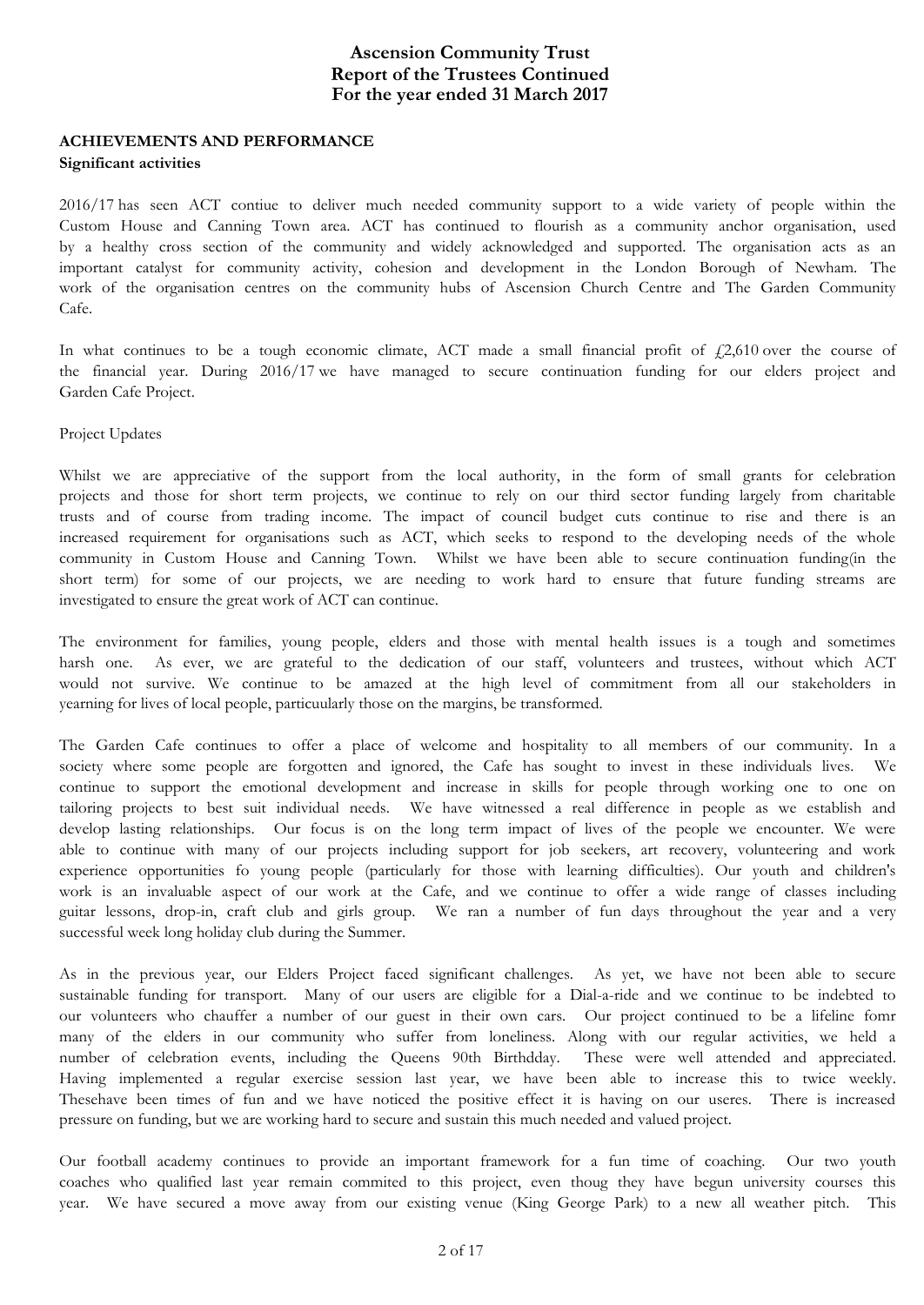has made a big difference to the impact of our coaching and we are thankful to our local secondary school, who allow us the use of their facilites every Saturday morning. Funding from Felsted School Mission Council, allowed us once again to run two weekly soccer schools (April and October). These are well attended and much appreciated by the local community. One of the objectives of lst year wa to provide our young people some opportunities to compete with other teams. It was great that wer were able to organise this at both the soccer schools with teams from other parts of London. Our FA qualified coaches provide quality coaching and develop our young people's levels of respect, team work and overall positive attitude to one another. Ongoing expenses are largely met by subscriptions.

In this challenging economic environment, our paid and volunteer staff have gone far beyond our expectations providing care and services and we are indebted to them. As we continue to feel the pinch of a vastly reduced level of local council funding, we are exploring ways of becoming more self-sufficient.

Challenges and Future Plans

Near the end of the financial year we began a re-imaging and re-visioning process in response to the many changes we see and face in the local community. It was also clear that we had to evaluate the current structure of ACT in order to face the challenges ahead - both internally and externally. A number of strategic decisions were put in train a follows:

Development and implementation of a community Audit. With the help of an external consultant, ACT plan to canvass opinion from the local community on our existing work, but also build in questioning relating to what would meet the needs of the local community. Our target is to communicate with 200 households which represents approximately 5% of the community in Custom House. Following completion of the audit, we will review the report and hold a 'vision day' with key stakeholders of ACT.

Establishment of CEO post to provide strategic oversight and advise on ongoing direction of ACT. This will strengthen our governance and provide much needed 'on the ground' resources to not only maintain current projects, but steer the Trust in an appropriate direction and provide much needed sustainability.

These are the core objectives for the coming year, however, we have also identified aims for each of the existing projects as follows:

Elders Project

To secure new funding for project co-ordinator role - ends August 2017 Continue to explore long sustainable funding for transport

Garden Cafe

Continued focus of income generation opportunities Bidding for funding to cover core costs

Football Academy

Continued investment in our young coaches Replacement of capital equipment

Development of stronger partnership working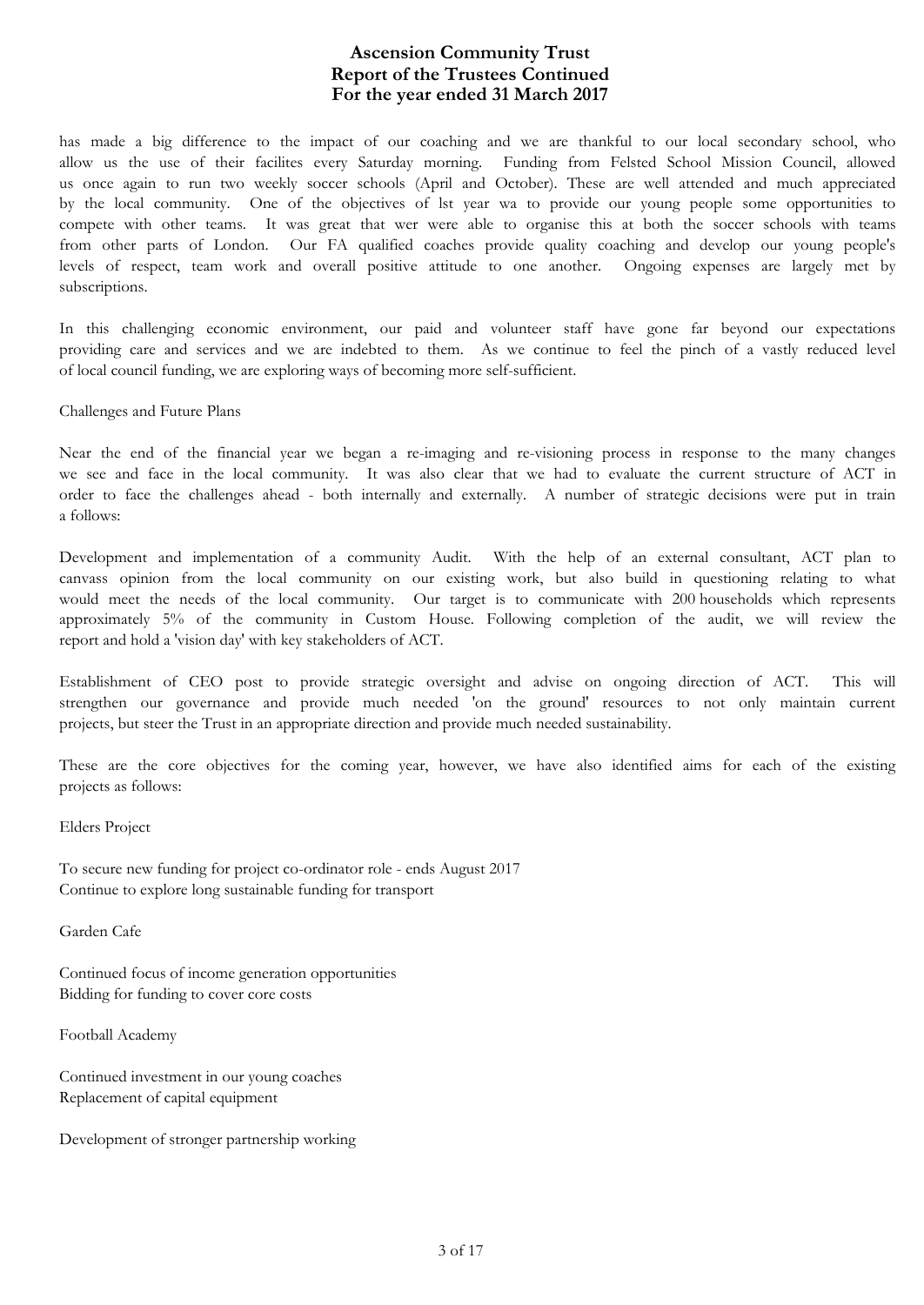Work closely in partnership with other organisation and consortia

Maintain and improve level of community involvement in planning, development, delivery and evaluation of ACT services.

FINANCIAL REVIEW

Reserves Policy

The trustees maintain adequate reserves to meet the charity's objectives.

Principle funding sources

We would like to take this opportunity to recognise and thank our many volunteers and funders for their continued support of Ascention Community Trust. Funders during 2016/17 include:

Royal Docks Trust

London over the Boarder

London Borough of Newham

London Catalyst

- City Bridge Trust
- Felsted School Mission Council

Ascention Church Centre

We thank God for all hteways we can serve others in order to encourage Well-being, hope, opportunities, love, and empowerment.

### **REFERENCE AND ADMINISTRATIVE INFORMATION**

| Name of Charity             | Ascension Community Trust |  |
|-----------------------------|---------------------------|--|
| Charity registration number | 1091887                   |  |
| Company registration number | 04184090                  |  |
| Principal address           | Ascension Church Centre   |  |
|                             | Baxter Road               |  |
|                             | Custom House              |  |
|                             | London                    |  |
|                             | E <sub>16</sub> 3HJ       |  |

#### **Trustees**

The trustees and officers serving during the year and since the year end were as follows:

Rev'd D Chesney Dr. N J Copsey C G Crombie W J B Lake A MacDonald J A Thomas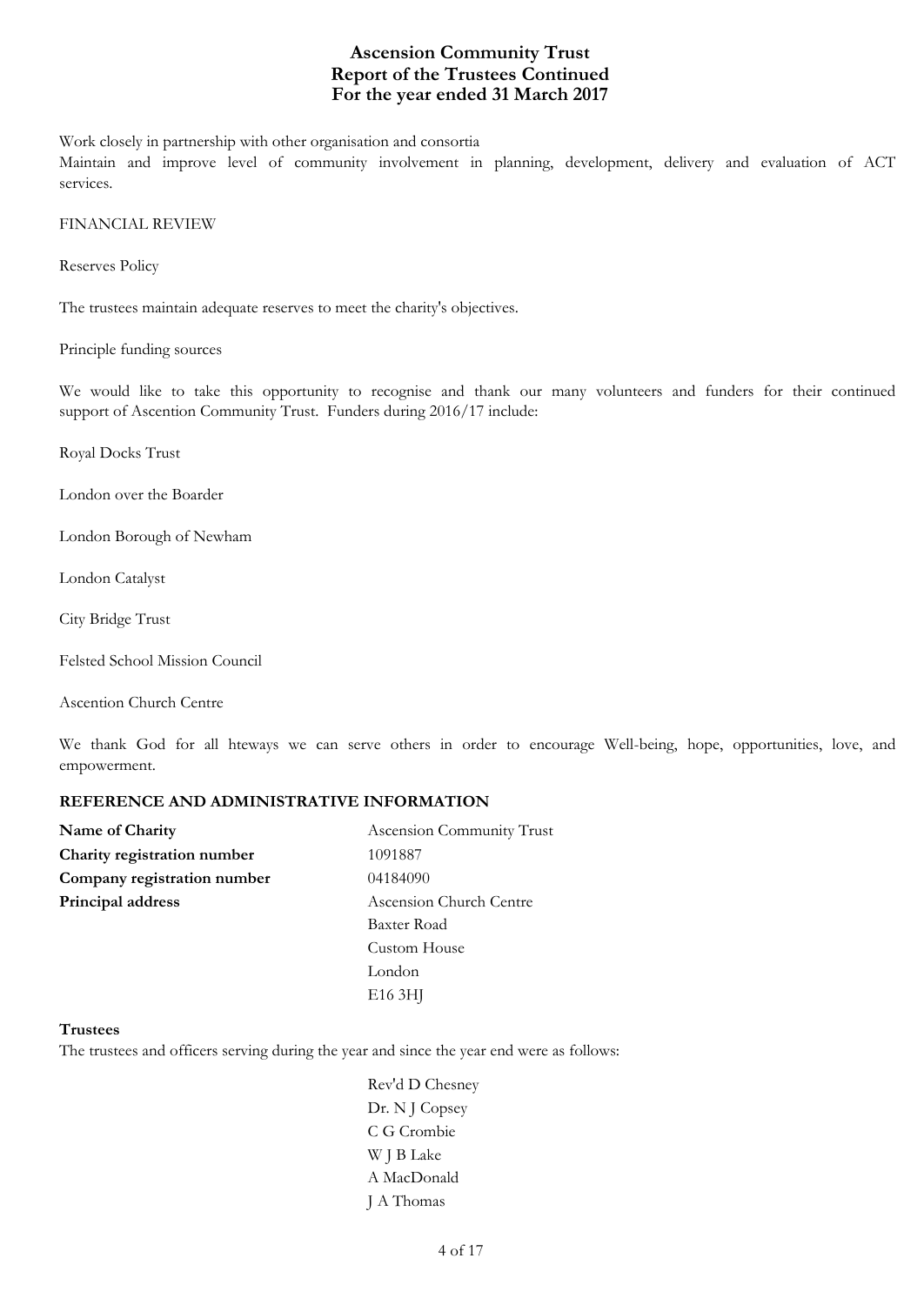**Independent examiners** Willis Burnell Ltd.

**Secretary** P H Beaufrere

Unit 3 The Courtyard Parsonage Stocks Road Faversham Kent ME13 0ET

Approved by the Board of Trustees and signed on its behalf by

10 November 2017

............................................................................. Rev'd D Chesney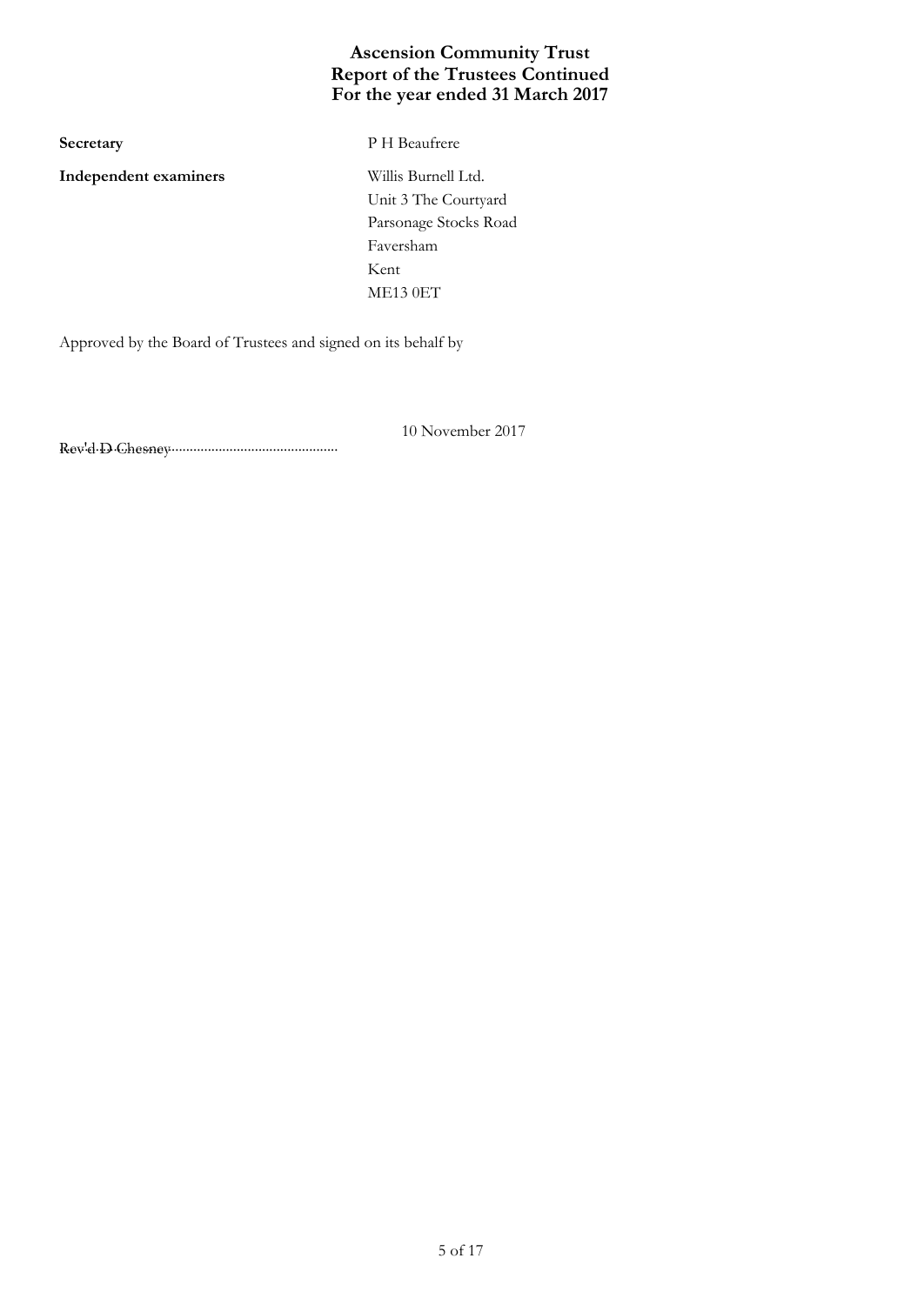## **For the year ended 31 March 2017 Ascension Community Trust Independent Examiners Report to the Trustees**

I report on the accounts of the charitable company for the year ended 31 March 2017, which comprise the Statement of Financial Activities, the Statement of Financial Position and the related notes.

#### **Respective responsibilities of trustees and examiner**

The Trustees, who are also directors for the purposes of company law, are responsible for the preparation of the accounts. The trustees consider that an audit is not required for this year under section 144(2) of the Charities Act 2011 (the 2011 Act) and that an independent examination is required.

Having satisfied myself that the charity is not subject to audit under company law and is eligible for independent examination, it is my responsibility to:

- examine the accounts under Section 145 of the 2011 Act;

- to follow the procedures laid down in the General Directions given by the Charity Commission under section 145(5)(b) of the 2011 Act; and

- to state whether particular matters have come to my attention.

#### **Basis of independent examiner's report**

My examination was carried out in accordance with the General Directions given by the Charity Commission. An examination includes a review of the accounting records kept by the charitable company and a comparison of the accounts presented with those records. It also includes consideration of any unusual items or disclosures in the accounts, and seeking explanations from you as trustees concerning any such matters. The procedures undertaken do not provide all the evidence that would be required in an audit and consequently no opinion is given as to whether the accounts present a 'true and fair view' and the report is limited to those matters set out in the statement below.

#### **Independent examiner's statement**

In connection with my examination, no matter has come to my attention:

(1) which gives me reasonable cause to believe that, in any material respect, the requirements:

- to keep accounting records in accordance with 386 and 387 of the Companies Act 2006; and

- to prepare accounts which accord with the accounting records and comply with the accounting requirements of section 394 and 395 of the Companies Act 2006 and with the methods and principles of the Statement of Recommended Practice: Accounting and Reporting by Charities

have not been met, or

(2) to which, in my opinion, attention should be drawn in order to enable a proper understanding of the accounts to be reached.

Willis Burnell Ltd. Unit 3 The Courtyard Parsonage Stocks Road Faversham Kent ME13 0ET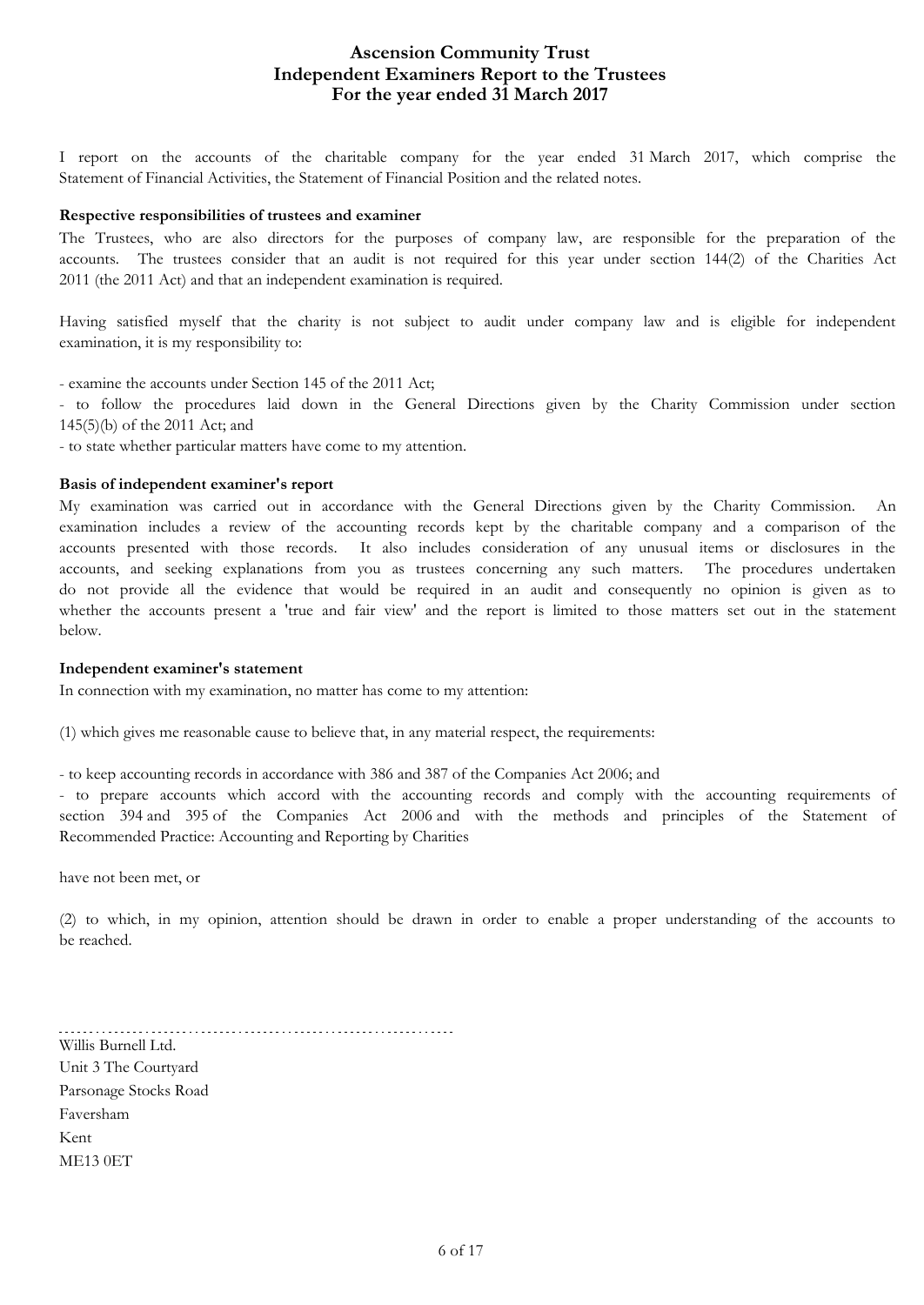## **For the year ended 31 March 2017 Ascension Community Trust Statement of Financial Activities (including Income and Expenditure Account)**

|                                | <b>Notes</b> | Unrestricted<br>funds | Restricted<br>funds | 2017      | 2016      |
|--------------------------------|--------------|-----------------------|---------------------|-----------|-----------|
|                                |              | £                     | £                   | £         | £         |
| Income and endowments          |              |                       |                     |           |           |
| from:                          |              |                       |                     |           |           |
| Donations and legacies         | 2            | 62                    | 60,466              | 60,528    | 56,614    |
| Charitable activities          | 3            |                       | 7,508               | 7,508     | 7,478     |
| Other trading activites        | 4            | 27,495                |                     | 27,495    | 31,174    |
| Total                          |              | 27,557                | 67,974              | 95,531    | 95,266    |
| Expenditure on:                |              |                       |                     |           |           |
| Raising funds                  | 5/6          | (38, 537)             | (26, 834)           | (65, 371) | (61, 582) |
| Charitable activities          | 7/8          |                       | (27, 550)           | (27, 550) | (29, 806) |
| Total                          |              | (38, 537)             | (54, 384)           | (92, 921) | (91, 388) |
| Net income/expenditure         |              | (10,980)              | 13,590              | 2,610     | 3,878     |
| <b>Reconciliation of funds</b> |              |                       |                     |           |           |
| Total funds brought forward    |              | 6,068                 | 5,815               | 11,883    | 8,005     |
| Total funds carried forward    |              | (4, 912)              | 19,405              | 14,493    | 11,883    |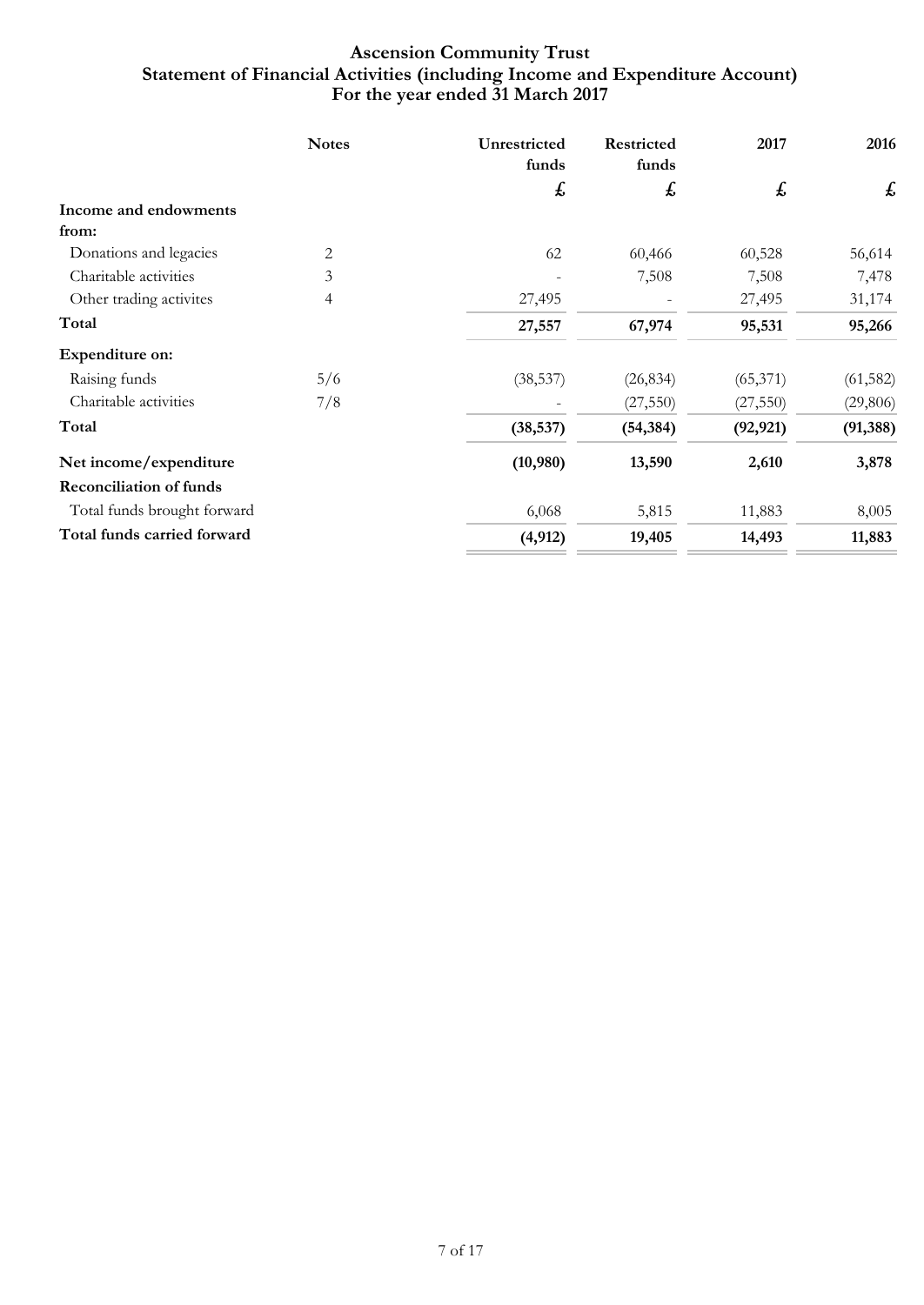## **As at 31 March 2017 Ascension Community Trust Statement of Financial Position**

|                                                | <b>Notes</b> | 2017               | 2016    |
|------------------------------------------------|--------------|--------------------|---------|
|                                                |              | $\pmb{\mathit{f}}$ | £       |
| <b>Fixed assets</b>                            |              |                    |         |
| Tangible assets                                | 13           | 1,101              | 1,468   |
|                                                |              | 1,101              | 1,468   |
| <b>Current assets</b>                          |              |                    |         |
| Debtors                                        | 14           |                    | 6,614   |
| Cash at bank and in hand                       |              | 16,202             | 8,707   |
|                                                |              | 16,202             | 15,321  |
| Creditors: amounts falling due within one year | 15           | (2,810)            | (4,906) |
| Net current assets                             |              | 13,392             | 10,415  |
| Total assets less current liabilities          |              | 14,493             | 11,883  |
| Net assets                                     |              | 14,493             | 11,883  |
| The funds of the charity                       |              |                    |         |
| Restricted income funds                        | 16           | 19,405             | 5,815   |
| Unrestricted income funds                      | 16           | (4, 912)           | 6,068   |
| Total funds                                    |              | 14,493             | 11,883  |

For the year ended 31 March 2017 the company was entitled to exemption from audit under section 477 of the Companies Act 2006 relating to small companies.

The members have not required the company to obtain an audit of its accounts for the year in question in accordance with section 476,

The trustees acknowledge their responsibilities for complying with the requirements of the Act with respect to accounting records and the preparation of accounts. These accounts have been prepared in accordance with the provisions applicable to companies subject to the small companies' regime.

The financial statement were approved and authorised for issue by the Board and signed on its behalf by:

Rev'd D Chesney

10 November 2017 Trustee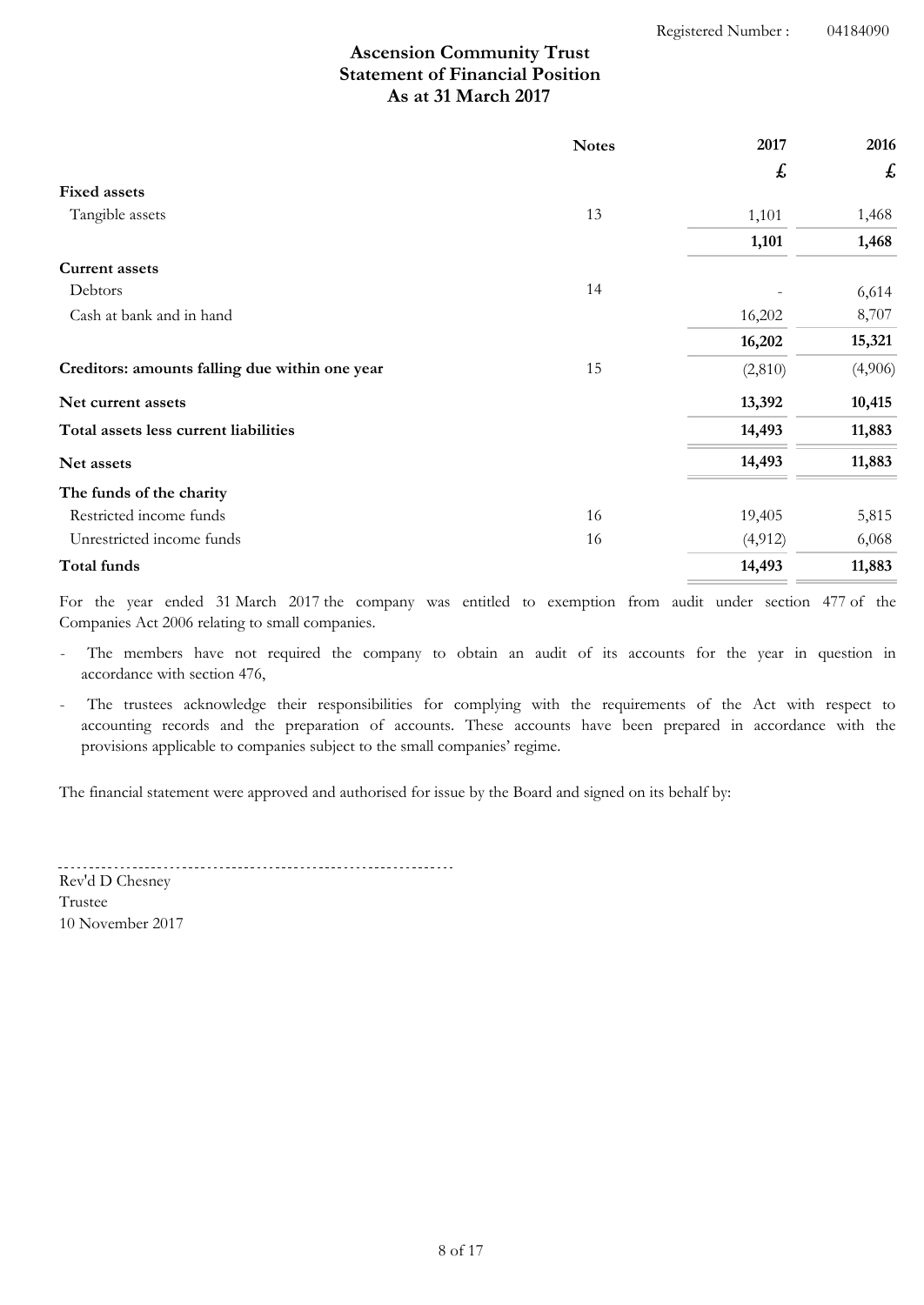### **1. Accounting Policies**

### **Basis of accounting**

The financial statements have been prepared under the historical cost convention, except for investments which are included at market value and the revaluation of certain fixed assets and in accordance with the Charities SORP (FRS 102) 'Accounting and Reporting by Charities: Statement of Recommended Practice applicable to charities preparing their accounts in accordance with the Financial Reporting Standard applicable in the UK and Republic of Ireland (FRS 102) (effective 1 January 2015)', Financial Reporting Standard 102 the Financial Reporting Standard applicable in the UK and Republic of Ireland (FRS 102), and the Companies Act 2006.

Ascension Community Trust meets the definition of a public benefit entity under FRS 102. Assets and liabilities are initially recognised at historical cost or transaction value unless otherwise stated in the relevant accounting policy note(s).

#### **Statement of cash flows**

The Trustees have taken advantage of the exemption in SORP FRS 102 from including a cash flow statement in the financial statements on the grounds that the charitable company is small.

#### **Incoming resources**

All incoming resources are included in the statement of financial activities when the Charity is entitled to the income and the amount can be quantified with reasonable accuracy. The following specific policies are applied to particular categories of income:

### **Resources expended**

Liabilities are recognised as resources expended when there is a legal or constructive obligation committing the Charity to the expenditure:

### **Tangible fixed assets**

Tangible fixed assets, other than freehold land, are stated at cost or valuation less depreciation and any provision for impairment. Depreciation is provided at rates calculated to write off the cost or valuation of fixed assets, less their estimated residual value, over their expected useful lives on the following basis:

Land and buildings Over the life of the lease Straight line Plant and machinery 25% Reducing balance

#### **Irrecoverable VAT**

Irrecoverable VAT is included in the Statement of Financial Activities, and is reported as part of the expenditure to which it relates.

### **2. Income from donations and legacies**

|                    | Unrestricted<br>funds    | <b>Restricted</b><br>funds | 2017   | 2016   |
|--------------------|--------------------------|----------------------------|--------|--------|
|                    | $\mathbf{f}$             | $\boldsymbol{t}$           | ょ      | £      |
| Donations received | 62                       | 3,590                      | 3,652  | 1,298  |
| Grants received    | $\overline{\phantom{0}}$ | 56,876                     | 56,876 | 55,316 |
|                    | 62                       | 60,466                     | 60,528 | 56,614 |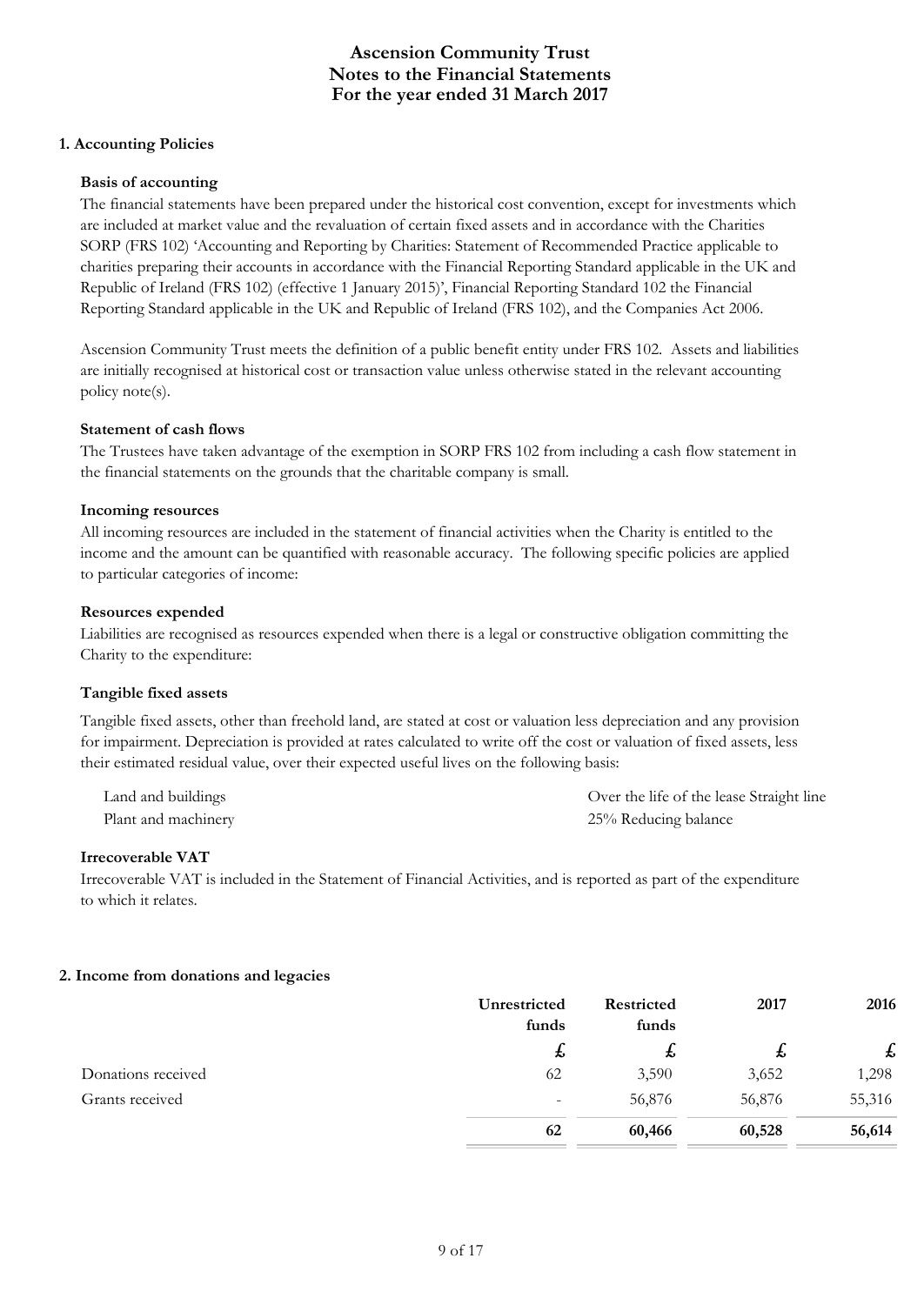### **3. Income from charitable activities**

|                                                     | 2017               | 2016                      |
|-----------------------------------------------------|--------------------|---------------------------|
|                                                     | £                  | $\boldsymbol{\mathit{f}}$ |
| <b>Restricted funds</b>                             |                    |                           |
| Ascension Football Academy                          |                    |                           |
| Income from charitable                              | 3,076              | 3,158                     |
| activities                                          |                    |                           |
| <b>Elders Activities</b>                            |                    |                           |
| Income from charitable<br>activities                | 4,432              | 4,320                     |
|                                                     | 7,508              | 7,478                     |
|                                                     |                    |                           |
| 4. Income earned from other activities              |                    |                           |
|                                                     | 2017               | 2016                      |
|                                                     | $\pmb{\mathit{f}}$ | $\pmb{\mathit{f}}$        |
| <b>Unrestricted funds</b>                           |                    |                           |
| Shop income                                         | 26,776             | 27,831                    |
| Other activities for generating<br>funds            | 719                | 3,343                     |
|                                                     | 27,495             | 31,174                    |
|                                                     |                    |                           |
| 5. Expenditure on generating donations and legacies |                    |                           |
|                                                     | 2017               | 2016                      |
|                                                     | £                  | £                         |
| <b>Unrestricted funds</b>                           |                    |                           |
| Support costs                                       | 6,635              | 8,212                     |
|                                                     | 6,635              | 8,212                     |
|                                                     |                    |                           |

## **6. Expenditure on other trading activities**

|            | Unrestricted | <b>Restricted</b> | 2017   | 2016                      |
|------------|--------------|-------------------|--------|---------------------------|
|            | funds        | funds             |        |                           |
|            | た            | た                 | ゎ      | $\boldsymbol{\mathsf{f}}$ |
| Shop costs | 31,902       | 26,834            | 58,736 | 53,370                    |
|            | 31,902       | 26,834            | 58,736 | 53,370                    |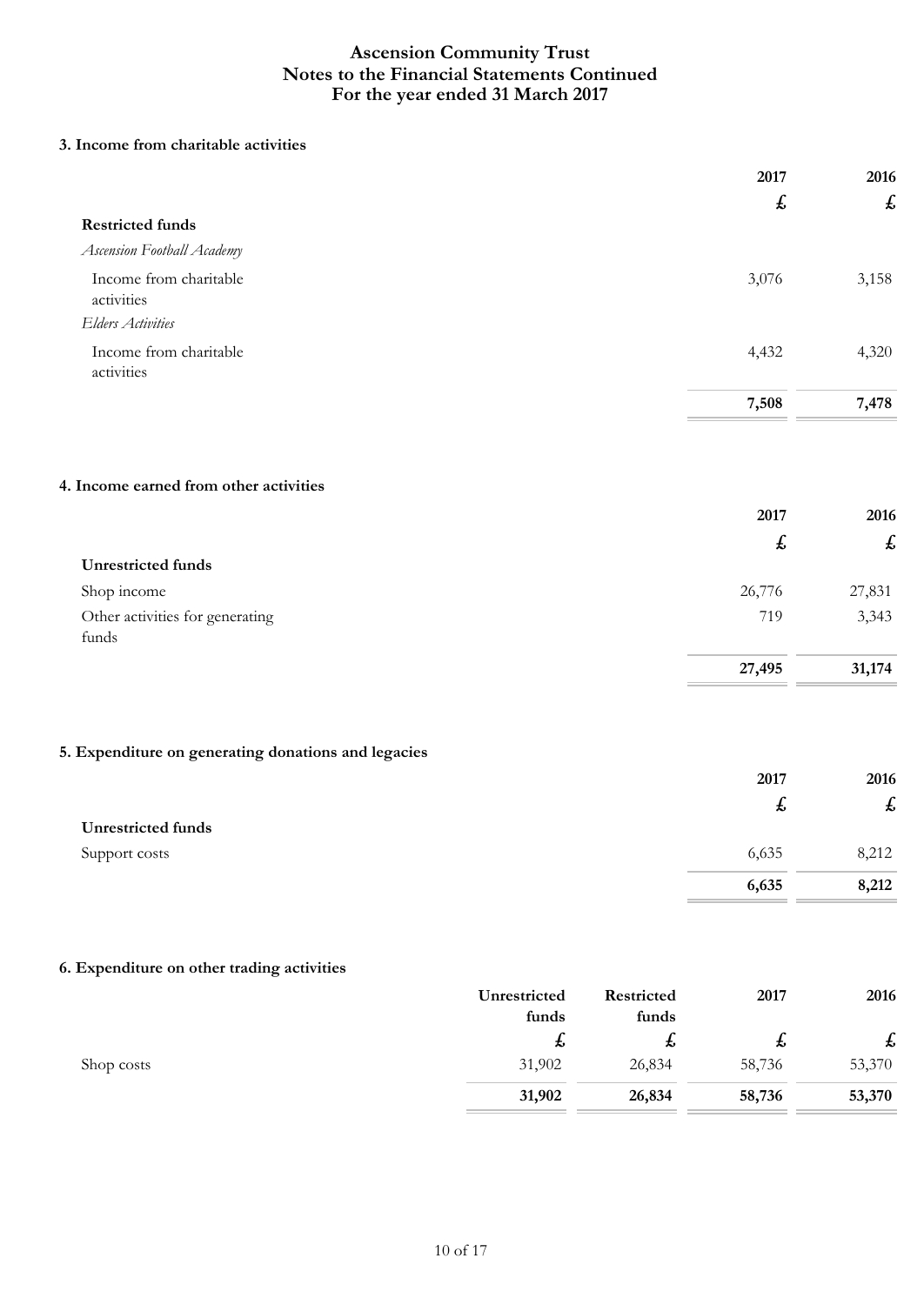### **7. Costs of charitable activities by fund type**

|                            | 2017   | 2016              |
|----------------------------|--------|-------------------|
|                            | £      | $f_{\mathcal{L}}$ |
| <b>Restricted funds</b>    |        |                   |
| Ascension Football Academy | 7,086  | 3,235             |
| <b>Elders Activities</b>   | 20,397 | 24,321            |
| Support costs              | 67     | 2,250             |
|                            | 27,550 | 29,806            |

### **8. Costs of charitable activities by activity type**

|                            | Activities<br>undertaken<br>directly | Grant<br>funding of<br>activities | Support<br>costs | 2017         | 2016               |
|----------------------------|--------------------------------------|-----------------------------------|------------------|--------------|--------------------|
|                            | £                                    | $\mathbf{f}$                      | $\mathfrak{p}$   | $\mathbf{f}$ | $\pmb{\mathit{f}}$ |
| Support costs              |                                      |                                   |                  |              |                    |
| Ascension Football Academy | 7,086                                |                                   |                  | 7,086        | 5,450              |
| <b>Elders Activities</b>   | 7,319                                | 13,078                            | 67               | 20,464       | 24,356             |
|                            | 14,405                               | 13,078                            | 67               | 27,550       | 29,806             |

### **9. Analysis of support costs**

|                  | Raising<br>funds | Elders<br><b>Activities</b> | 2017  | 2016         |
|------------------|------------------|-----------------------------|-------|--------------|
|                  | ゎ                | た                           | ゎ     | $\mathbf{f}$ |
| Management       | 3,487            | 67                          | 3,554 | 5,370        |
| Governance costs | 3,148            | $\overline{\phantom{a}}$    | 3,148 | 5,092        |
|                  | 6,635            | 67                          | 6,702 | 10,462       |

### **10. Net income/(expenditure) for the year**

This is stated after charging/(crediting):

|                                    | 2017        | 2016<br>t, |
|------------------------------------|-------------|------------|
|                                    |             |            |
| Depreciation of owned fixed assets | 367         | 490        |
| Accountancy fees                   | <b>.590</b> | ,500       |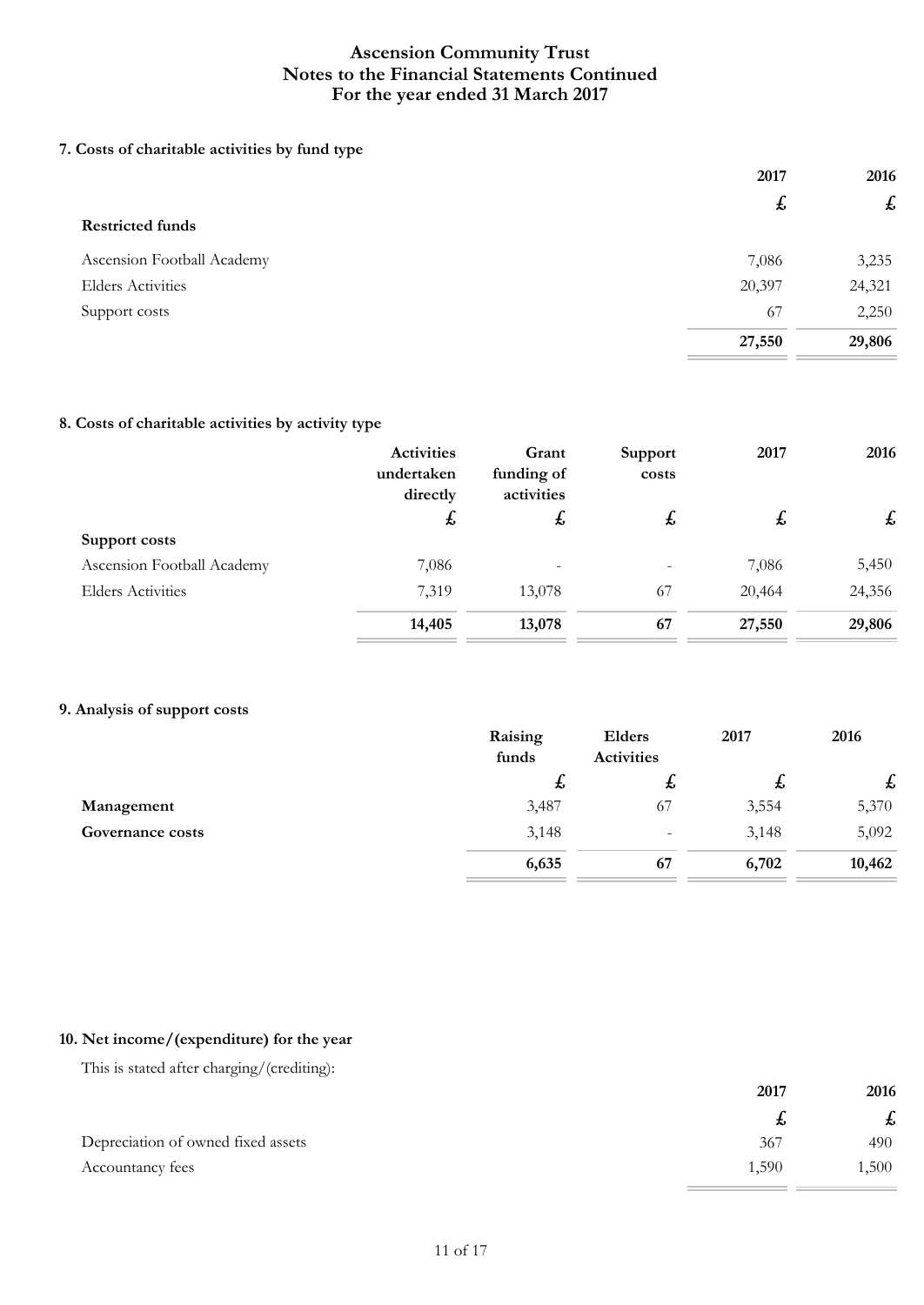### **11. Staff costs**

Total staff costs for the year ended 31 March 2017 were:

|                       | 2017   | 2016         |
|-----------------------|--------|--------------|
|                       | £,     | $\mathbf{f}$ |
| Salaries and wages    | 42,830 | 42,136       |
| Social security costs | 64     | 707          |
|                       | 42,894 | 42,843       |

## **12. Comparative for the Statement of Financial Activities**

|                                | Unrestricted<br>funds | Restricted<br>funds | 2016      |
|--------------------------------|-----------------------|---------------------|-----------|
|                                | £                     | £                   | £         |
| Income and endowments from:    |                       |                     |           |
| Donations and legacies         | 5,612                 | 51,002              | 56,614    |
| Charitable activities          |                       | 7,478               | 7,478     |
| Other trading activites        | 28,705                | 2,469               | 31,174    |
| Total                          | 34,317                | 60,949              | 95,266    |
| Expenditure on:                |                       |                     |           |
| Raising funds                  | (24, 138)             | (32, 352)           | (56, 490) |
| Charitable activities          |                       | (29,806)            | (29, 806) |
| Total                          | (24, 138)             | (62, 158)           | (86,296)  |
| Net income/expenditure         | 10,179                | (1,209)             | 8,970     |
| <b>Reconciliation of funds</b> |                       |                     |           |
| Total funds brought forward    | 981                   | 7,024               | 8,005     |
| Total funds carried forward    | 11,160                | 5,815               | 16,975    |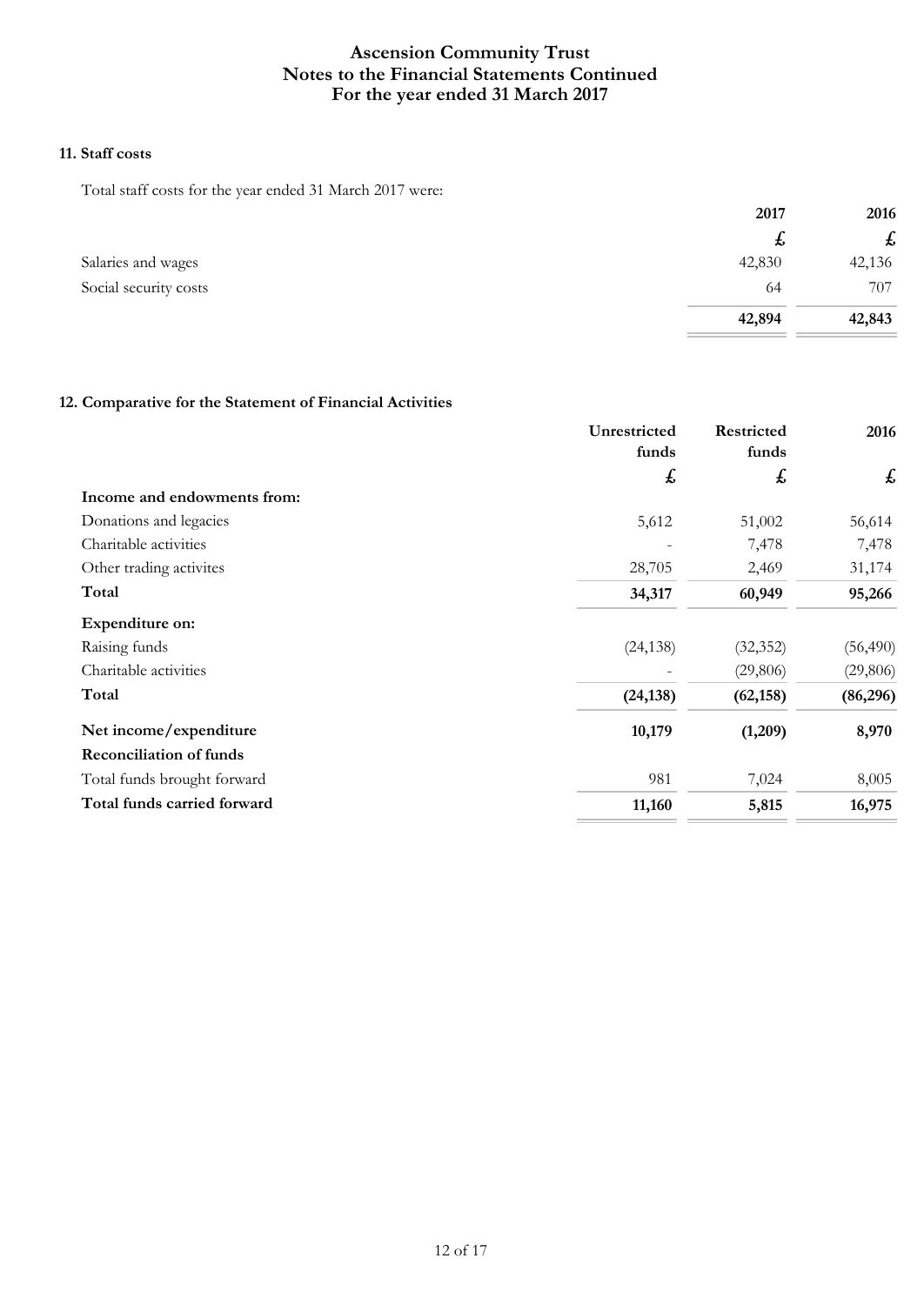## **13. Tangible fixed assets**

| Cost or valuation | Land and<br>buildings | Fixtures and<br>fittings | Total  |
|-------------------|-----------------------|--------------------------|--------|
|                   | £                     | £                        | £      |
| At 01 April 2016  | 44,688                | 19,331                   | 64,019 |
| At 31 March 2017  | 44,688                | 19,331                   | 64,019 |
| Depreciation      |                       |                          |        |
| At 01 April 2016  | 44,688                | 17,863                   | 62,551 |
| Charge for year   |                       | 367                      | 367    |
| At 31 March 2017  | 44,688                | 18,230                   | 62,918 |
| Net book values   |                       |                          |        |
| At 31 March 2017  |                       | 1,101                    | 1,101  |
| At 31 March 2016  |                       | 1,468                    | 1,468  |

#### **14. Debtors**

|                                | 2017                     | 2016<br>£, |
|--------------------------------|--------------------------|------------|
|                                | ょ                        |            |
| Amounts due within one year:   |                          |            |
| Prepayments and accrued income | $\overline{\phantom{0}}$ | 6,614      |
|                                | ۰                        | 6,614      |

## **15. Creditors: amounts falling due within one year**

|                              | 2017         | 2016  |
|------------------------------|--------------|-------|
|                              | $\mathbf{f}$ | £     |
| Other creditors              | 1,310        | 1,310 |
| Accruals and deferred income | 1,500        | 3,596 |
|                              | 2,810        | 4,906 |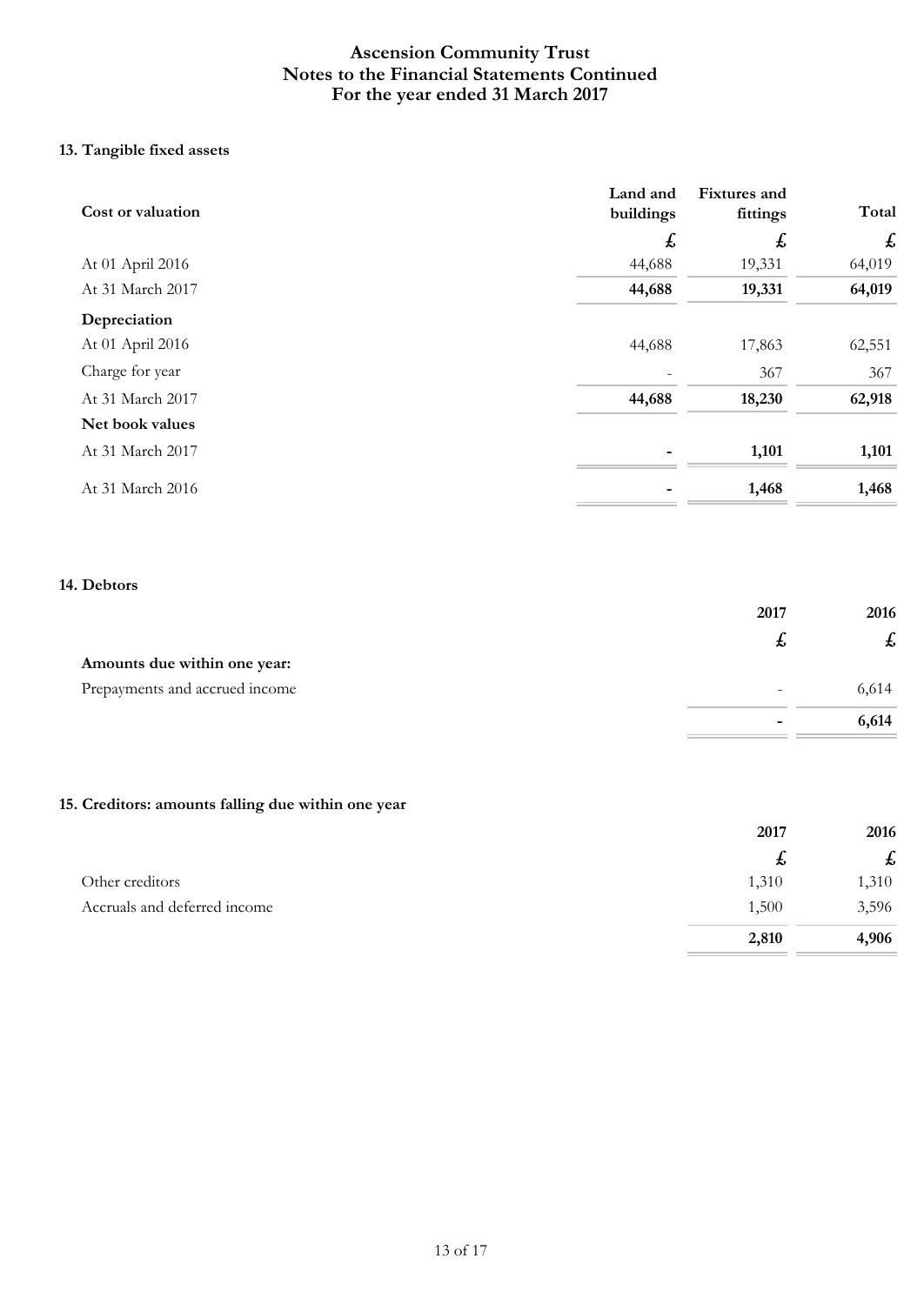## **16. Movement in funds**

### **Unrestricted Funds**

|             | <b>Balance</b> at<br>01/04/2016 | Incoming<br>resources | Outgoing<br>resources | <b>Balance at</b><br>31/03/2017 |
|-------------|---------------------------------|-----------------------|-----------------------|---------------------------------|
|             | £                               | $\mathbf{f}$          | £                     | $\mathbf{f}$                    |
| General     |                                 |                       |                       |                                 |
| Garden Cafe | 5,079                           | 27,495                | (31,902)              | 672                             |
| General     | 989                             | 62                    | (6,635)               | (5, 584)                        |
|             | 6,068                           | 27,557                | (38, 537)             | (4, 912)                        |

## **Unrestricted Funds - Previous year**

|             | <b>Balance at</b><br>01/04/2015 | Incoming<br>resources | Outgoing<br>resources | <b>Balance</b> at<br>31/03/2016 |              |
|-------------|---------------------------------|-----------------------|-----------------------|---------------------------------|--------------|
|             | $\pmb{\downarrow}$              | $\mathbf{f}$          |                       | £,                              | $\mathbf{f}$ |
| General     |                                 |                       |                       |                                 |              |
| Garden Cafe | (1,959)                         | 28,056                | (21,018)              | 5,079                           |              |
| General     | 2,940                           | 6,261                 | (8,212)               | 989                             |              |
|             | 981                             | 34,317                | (29, 230)             | 6,068                           |              |

### **Purpose of unrestricted Funds**

#### Garden Cafe

To provide finance for activities within the Garden Cafe.

#### General

To fulfill the charity's general objectives.

## **Restricted Funds**

|                          | <b>Balance at</b><br>01/04/2016 | Incoming<br>resources | Outgoing<br>resources | <b>Balance at</b><br>31/03/2017 |
|--------------------------|---------------------------------|-----------------------|-----------------------|---------------------------------|
|                          | £,                              | $\mathbf{f}$          | $\mathbf{f}$          | £                               |
| Ascension Arts           | 1,596                           |                       |                       | 1,596                           |
| <b>Elders Activities</b> | (196)                           | 19,191                | (20, 464)             | (1, 469)                        |
| Football Academy         | 1,381                           | 8,509                 | (7,086)               | 2,804                           |
| Garden Cafe              | 3,034                           | 40,274                | (26, 834)             | 16,474                          |
|                          | 5,815                           | 67,974                | (54, 384)             | 19,405                          |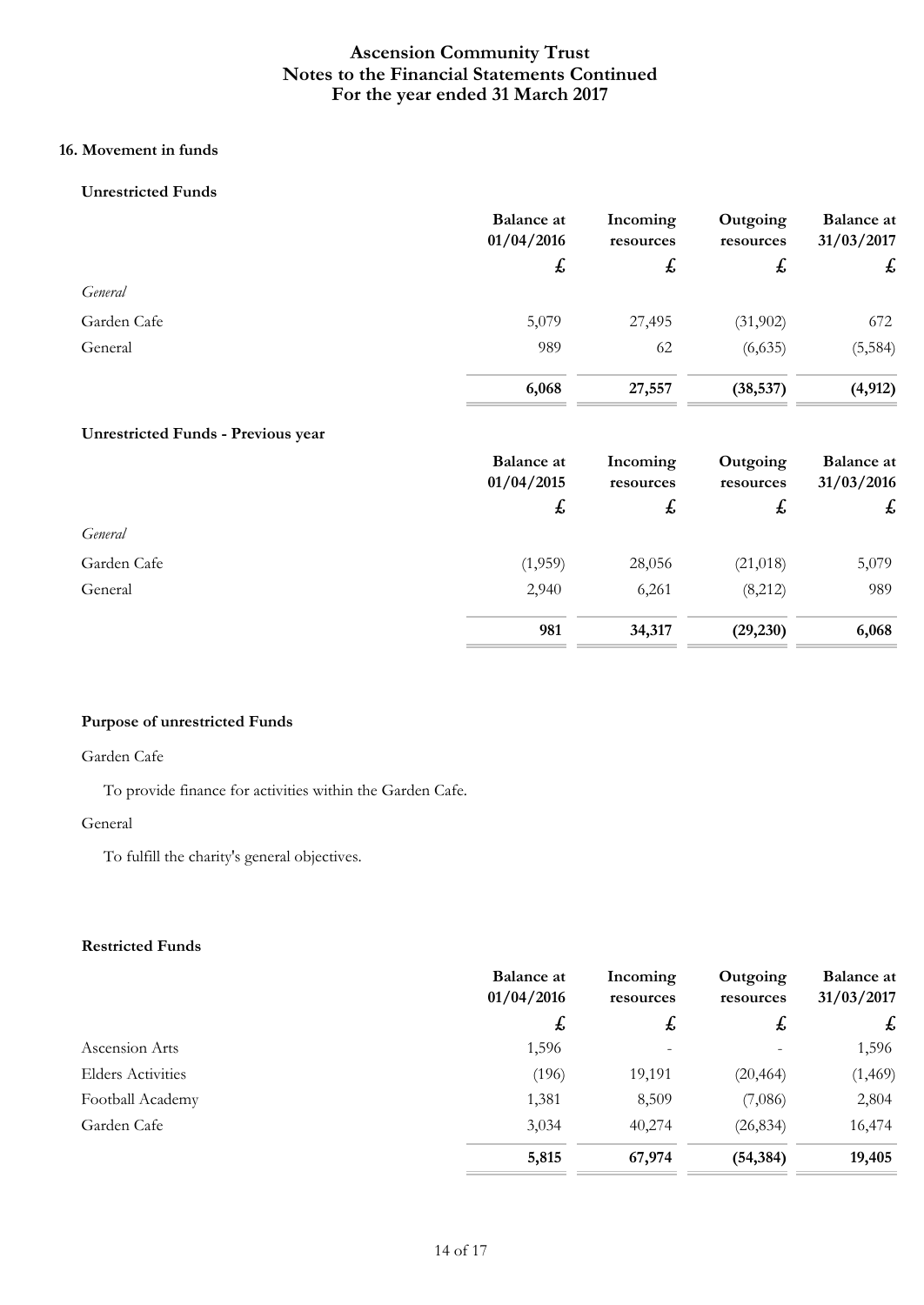### **Restricted Funds - Previous year**

|                          | <b>Balance at</b><br>01/04/2015 | Incoming<br>resources | Outgoing<br>resources | <b>Balance at</b><br>31/03/2016 |
|--------------------------|---------------------------------|-----------------------|-----------------------|---------------------------------|
|                          | $\mathbf{f}$                    | $\mathbf{f}$          | £                     | £                               |
| Ascension Arts           | 1,596                           |                       |                       | 1,596                           |
| <b>Elders Activities</b> | 2,363                           | 21,797                | (24, 356)             | (196)                           |
| Football Academy         | (67)                            | 6,898                 | (5, 450)              | 1,381                           |
| Garden Cafe              | 7,027                           | 28,359                | (32, 352)             | 3,034                           |
| Programme Director       | (3,895)                         | 3,895                 |                       |                                 |
|                          | 7,024                           | 60,949                | (62, 158)             | 5,815                           |

### **Purpose of restricted funds**

#### Football Academy

To provide equipment and training resources for the Football Academy.

### Garden Cafe Refurbishments

To finance refurbishments to the Garden Cafe.

#### Elders Activities

To finance a range of activities focused on older members of the community.

#### Programme Director

To pay a salary to the Programme Director.

#### Lunch Club

To ensure the continued activities of the Lunch Club.

### Ascension Arts

To promote the arts within the community.

### Garden Cafe

To provide staffing for the Garden Cafe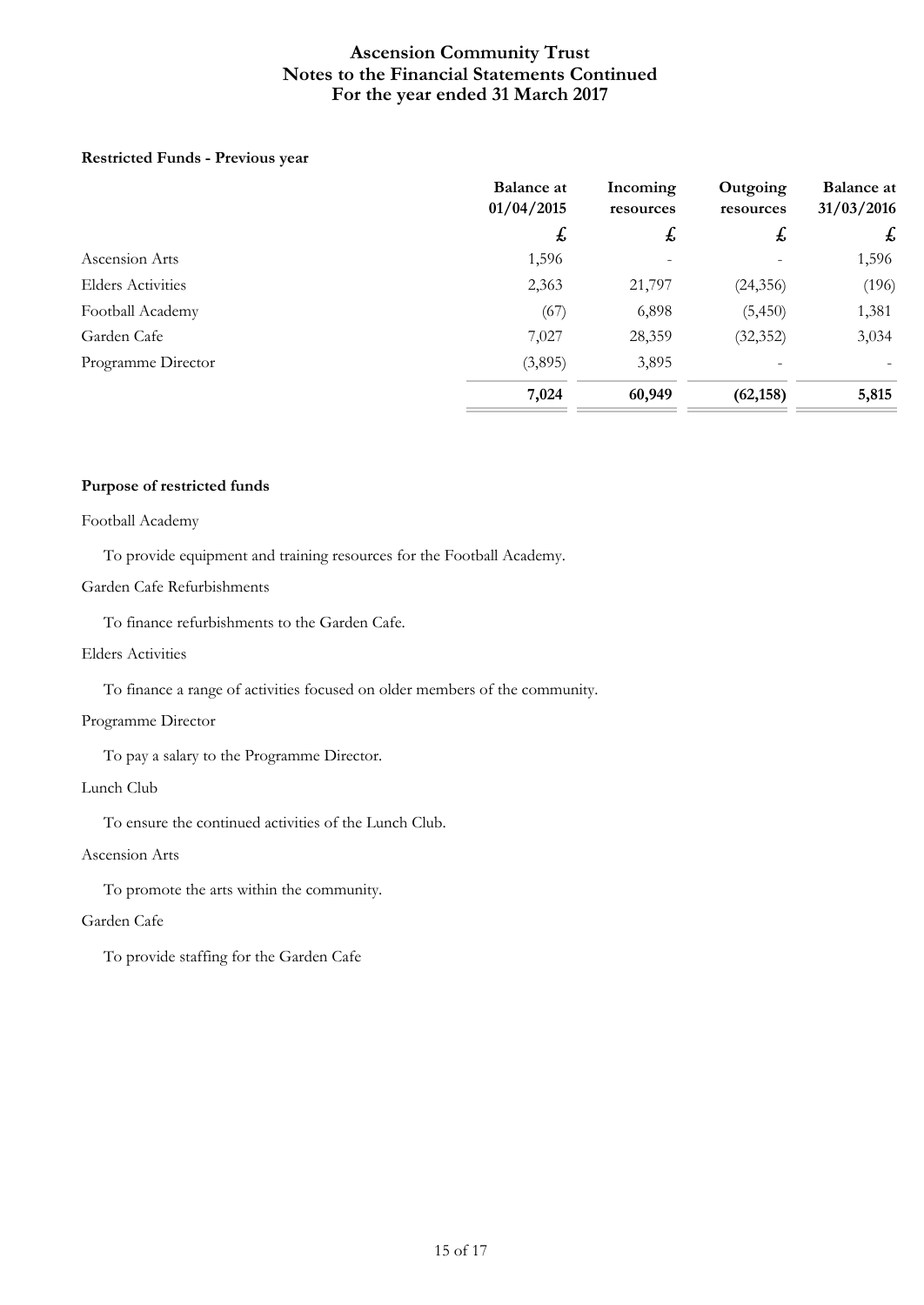### **17. Analysis of net assets between funds**

|                           | fixed assets              | Tangible Net current Net Assets<br>assets /<br>(liabilities) |          |
|---------------------------|---------------------------|--------------------------------------------------------------|----------|
|                           | $\boldsymbol{\mathit{f}}$ | $\boldsymbol{\mathsf{f}}$                                    | £        |
| <b>Unrestricted funds</b> |                           |                                                              |          |
| General                   |                           |                                                              |          |
| Garden Cafe               |                           | 672                                                          | 672      |
| General                   | 1,101                     | (6,685)                                                      | (5, 584) |
| <b>Restricted funds</b>   |                           |                                                              |          |
| Ascension Arts            |                           | 1,596                                                        | 1,596    |
| <b>Elders Activities</b>  |                           | (1,469)                                                      | (1, 469) |
| Football Academy          |                           | 2,804                                                        | 2,804    |
| Garden Cafe               | $\overline{\phantom{0}}$  | 16,474                                                       | 16,474   |
|                           | 1,101                     | 13,392                                                       | 14,493   |
| Previous year             |                           |                                                              |          |
|                           | fixed assets              | Tangible Net current Net Assets<br>assets /<br>(liabilities) |          |
| <b>Unrestricted funds</b> | $\boldsymbol{\mathit{f}}$ | £                                                            | £        |
| General                   |                           |                                                              |          |
|                           |                           |                                                              |          |
| Garden Cafe               | $\overline{\phantom{0}}$  | 5,079                                                        | 5,079    |
| General                   |                           | 989                                                          | 989      |
| <b>Restricted funds</b>   |                           |                                                              |          |

Ascension Arts 1,596 1,596 Elders Activities (196) (196) (196) Football Academy 1,381 1,381 1,381 Garden Cafe 3,034 3,034 3,034 Garden Cafe (1,468) (1,468)

 **1,468 10,415 11,883** 

### **18. Company limited by guarantee**

Refurbishments

Ascension Community Trust is a company limited by guarantee and accordingly does not have a share capital.